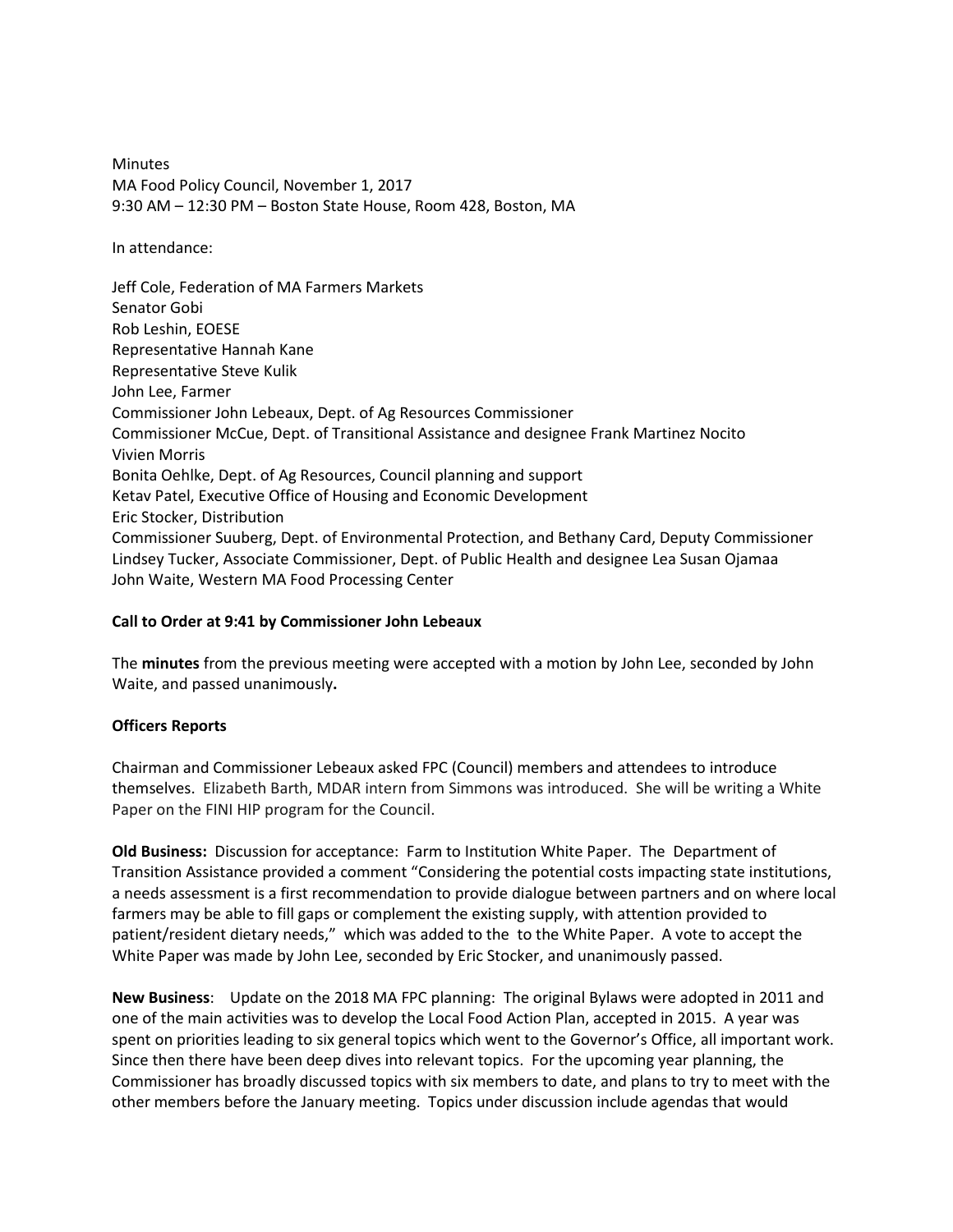complement existing priorities, especially for agency and legislative members, possible focuses for the upcoming year, increasing buy in and engagement across agency and NGO members, differences in Council membership roles, the opportunity to revive and engage the FPC's Advisory Committee, and clarifying a complementary relationship between the MA FPC and the MA Food System Collaborative.

# **Program:**

This MA Food Policy Council meeting focused on one of the six goals highlighted from the MA Local Food Action plan promoted for 2017 to the Governor's office and members of the legislature: To support programs that facilitate access to healthy foods for underserved communities including support to leverage the Department of Transitional Assistance's USDA/FINI grant award, known as the Healthy Incentives Program (HIP), HIP will increase use of SNAP at farmers markets, farm stands, mobile markets, and community supported agriculture (CSA) programs, providing fresh, healthy food for lowincome families, and increasing sales for Massachusetts farmers.

Commissioner Lebeaux noted the strong turnout, to learn about the implementation of the Healthy Incentive Program. Winton Pitcoff, Director, MA Food System Collaborative MA Food System Collaborative, was assigned to serve as moderator for the program presentation and provided an overview of HIP's connection with the MA Food Plan, including the call for state agency collaboration, which has been an integral part of HIP.

# **State agency perspective: Jeffrey McCue, Commissioner, Department of Transitional Assistance**

Frank Martinez Nocito was recognized as a tireless advocate for the HIP program. Partners were acknowledged including Project Bread, John Merck Fund, Sudbury Foundation, City of Boston Food Access and USDA's FINI grant program.

Issues with core SNAP operations at the time DTA was notified of the FINI award required assessing whether or not to turn the grant back, but DTA asked for a year to stabilize SNAP and then build the HIP program, which was granted. The MA SNAP caseload is 750,000 individuals. HIP complements much of DTA's work and facilitates outreach and aids in disruption of multigenerational poverty. It's been a pleasure to talk with growers who have had positive effects -it's been spectacular. To some extent, we're victims of our own success. The incentives projections were based on the pilot project and it was not possible to forecast the success the program has had. There has been incredible support for this program. Efforts are in progress to continue to make this program robust. This has made an enormous difference in the lives of our clients.

**John Lebeaux, MDAR Commissioner,** expressed his **gratitude?** to be involved in this program. HIP jointly benefits Massachusetts low income residents who receive SNAP *and* Massachusetts fruit and vegetable farmers by providing a dollar-for-dollar match for each SNAP dollar spent at participating farmers' markets, farm stands, mobile markets and CSAs statewide. To date over, \$2.3 million dollars in HIP incentives have been earned with HIP retailers with SNAP redemptions over 4 times higher than last year at these same agricultural points of sale. Since December, 165 new fruit and vegetable farmers have signed up to process SNAP and HIP. There are currently over 400 locations across the state where SNAP clients can access the new HIP benefit. We look forward to hearing from the program partners, market mangers and farmers here today on HIP's impact to clients' diets and farm businesses. Farmers are often reserved and stoic but in many instances, have been blown away by the impact. The problems now are lines at farmers markets! The farming community is delighted.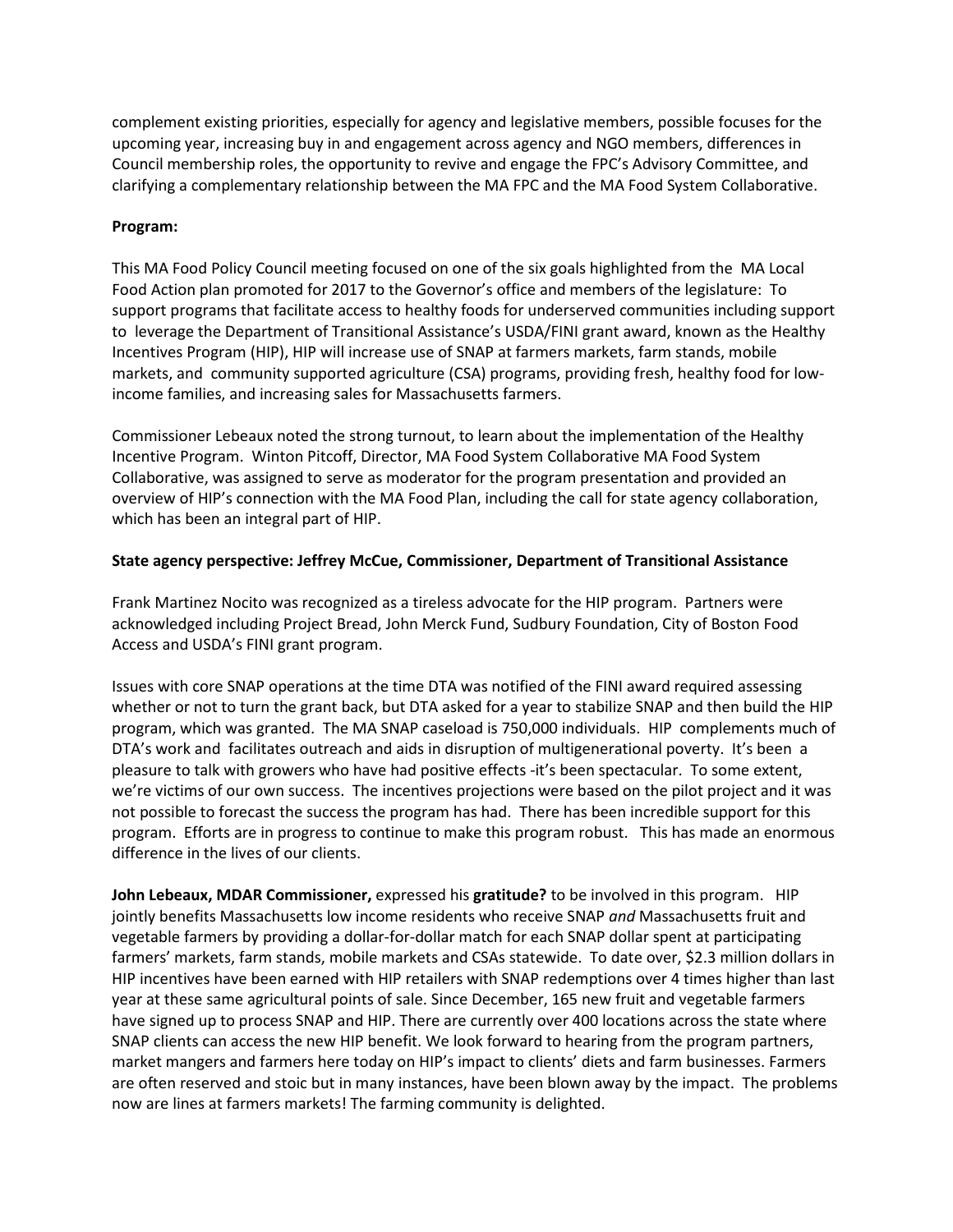### **Lindsey Tucker, Associate Commissioner, Department of Public Health**

DPH shared their appreciation to be a partner on this incredible program for accessible, high quality produce. Everyone should have the opportunity to be healthy. Good health isn't simply about medical care; it's also about eating heathy foods. Barriers to accessing healthy food need to be removed and HIP is making this a reality that is expected to translate into positive changes in health. Each of the 31 WIC agencies actively promotes the HIP program and includes it in outreach at farmers markets. HIP has become an important resource to share with the 25,000 WIC families. MA in Motion is also supporting HIP and helping to build capacity for HIP at farmers markets. Launched in 2009 MA in Motion promotes wellness and active living and healthy eating in 70 locations across MA with a focus on affordability and access.

### **History and current status**

**James Harrison, Food Project and Collaborative Board Member** reminded the audience of the organizations mantra**, "**love of land and people." He acknowledged that so many people have planted the seeds for HIP. The Food Project launched a North Shore site in Lynn in 2004. Currently farm sales total almost \$400,000 with a focus on food access. Previously, coupons from the WIC and Senior Farmers Market Nutrition Program made up the bulk of sales. Selling produce at the Lynn farmers markets became a reality for SNAP recipients when one of the first terminals to access SNAP benefits wirelessly was installed in 2005. SNAP sales were dismal at first with lots of technical issues. Project Bread suggested better promotion and incentives at the market and provided a dollar for dollar match which led to a big jump in sales. When financial support ran out, sales stayed elevated. The more money contributed, the better the results. An initiative with the city of Boston to join as a partner as well as the Boston Public Health Commission has resulted in the number of markets accepting SNAP increasing.

**Frank Martinez Nocito, DTA, HIP Project Director**: Six years ago the 14 month Healthy Incentives Pilot program was rolled out on a snowy Halloween day. MA was the only state in the country to receive the award. The pilot was rigorously evaluated. HIP tested the concept and impact of a healthy food financial incentive being automatically placed on the SNAP card after the purchase of healthy fruits and vegetables. Results showed that HIP clients consumed a ¼ cup more of produce compared to nonparticipants. The Food Insecurity Nutrition Incentive Grant, the basis for HIP, is administered through USDA NIFA, a sister agency of the Food and Nutrition service. HIP is now one of 70 FINI programs nationally. The MA pilot was the foundation, and used for best practices. HIP is led by DTA with MDAR and DPH as partners, as well as many others. The Massachusetts program is one of the only in the nation lead by a state agency, instead of a non-profit. HIP means more fresh local food for SNAP recipients. Clients need to spend SNAP dollars to gain HIP benefits. Value added fruits and vegetables with no added sugars, salts, and oils products are also eligible. HIP supports a direct transaction for the grower. HIP includes a wide statewide coalition which brings resources and expertise to the program. The early implementation success is impressive, with projections exceeding expectations by over 470%. About 51,000 clients have been able to benefit from this program and 417 authorized farmers and farmers markets with over 435 points of sale. Over 800 SNAP families are in the new Community Supported Agriculture program. Challenges and promising practices were described. It's clear that Healthy Incentives work. The program is shifting focus to more education of clients and producers as well as more support of clients and vendors at points of sale. HIP has brought significant diversity to markets and some farmers have hired bilingual farm staff as a result.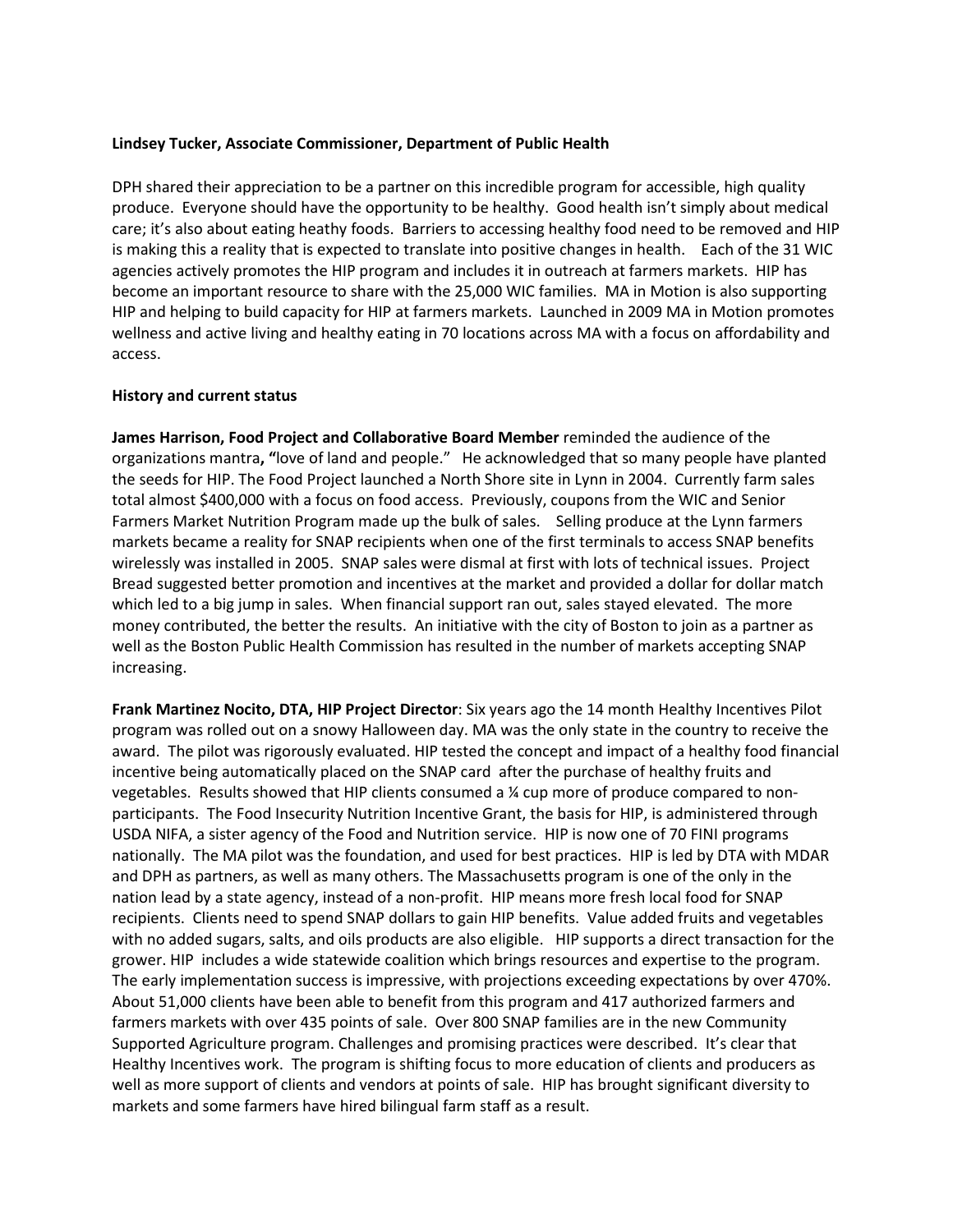**Senator Bruce Tarr**, whose office sponsored the room for the Council, stopped by to share welcome comments. He recognized Representative Hannah Kane, Council member, and Representative Paul Donato who was in attendance. Anytime there is a program that has exceeded expectations by 400%, that gets our attention. It's inspiring to see the work that this group is doing and which is woven into the food system. He thanked the Council for their "can do" attitude.

### **HIP early implementation stories & stakeholder experiences**

**Client Perspectives: Erin McAleer***,* **Director, Project Bread,** works with DTA with the SNAP hotline to support HIP l in many language. They have received 9,000 calls to date. The response has been overwhelmingly positive. A woman with diabetes was advised to eat healthy and this program helped. Another caller from western MA called to say the program worked since some of the foods earlier would be considered cost prohibitive.

**Christina Maxwell, Director of Programs, Food Bank of Western MA,** gave recognition to Frank for their strong partnership. The Food Banks serves 223,000 people including SNAP outreach and enrollment. The success of the program has demonstrated the demand and that those low income individuals want to eat healthy. One on one conversations with clients have been important in explaining how the program works, especially those who haven't been to a farmers market previously. The program also offers an opportunity to participate in the local economy with growers, who in many cases are our friends and neighbors. Many farmers markets are located in food deserts, with is critical in creating access for healthy foods.

### **Farmer Perspectives**

**Laura Smith, Owner, Lane Gardens & Oakdale:** HIP has made the farmers market a community center since the shoppers come back each week. It's great to be a part of this program. The income is critical for continued growth to the farm business. A certified kitchen on-site is used for value-added food prep to offer at the winter markets. Laura is enthusiastic for next year.

**Justin Chase, Owner, Arrowhead Farm, Newburyport,** thanked Frank from DTA and Mill City Growers for connecting the farm with this program. Justin recently took over the family farm though economies of scale were not on their side. He signed up for the HIP program and had some winter market customers. When the regular season started, they sold \$500 per week which increased to \$1,100 a week, a dramatic increase due mainly to new SNAP HIP customers. The increase in sales has allowed him to hire local plumbers, carpenters, electricians and others to repair and upgrade old equipment as well as to bring fallow fields back into production and hire more farm workers.

**Jessica Van Steensburg, Executive Director, Just Roots; Greenfield,** a nonprofit with a community farm and now with the largest SNAP CSA in the state, has served 230 families with a large number on SNAP. HIP amplifies our impact. **Andy Grant** piloted a three-week mobile farm share CSA program in three key low-income communities. A study is underway to demonstrate healthy impacts and for HIP to stretch further than it does today. HIP offers an opportunity for local farms to increase their market share. The mobile farm share program wouldn't be possible without HIP

#### **Mobile Markets Perspective**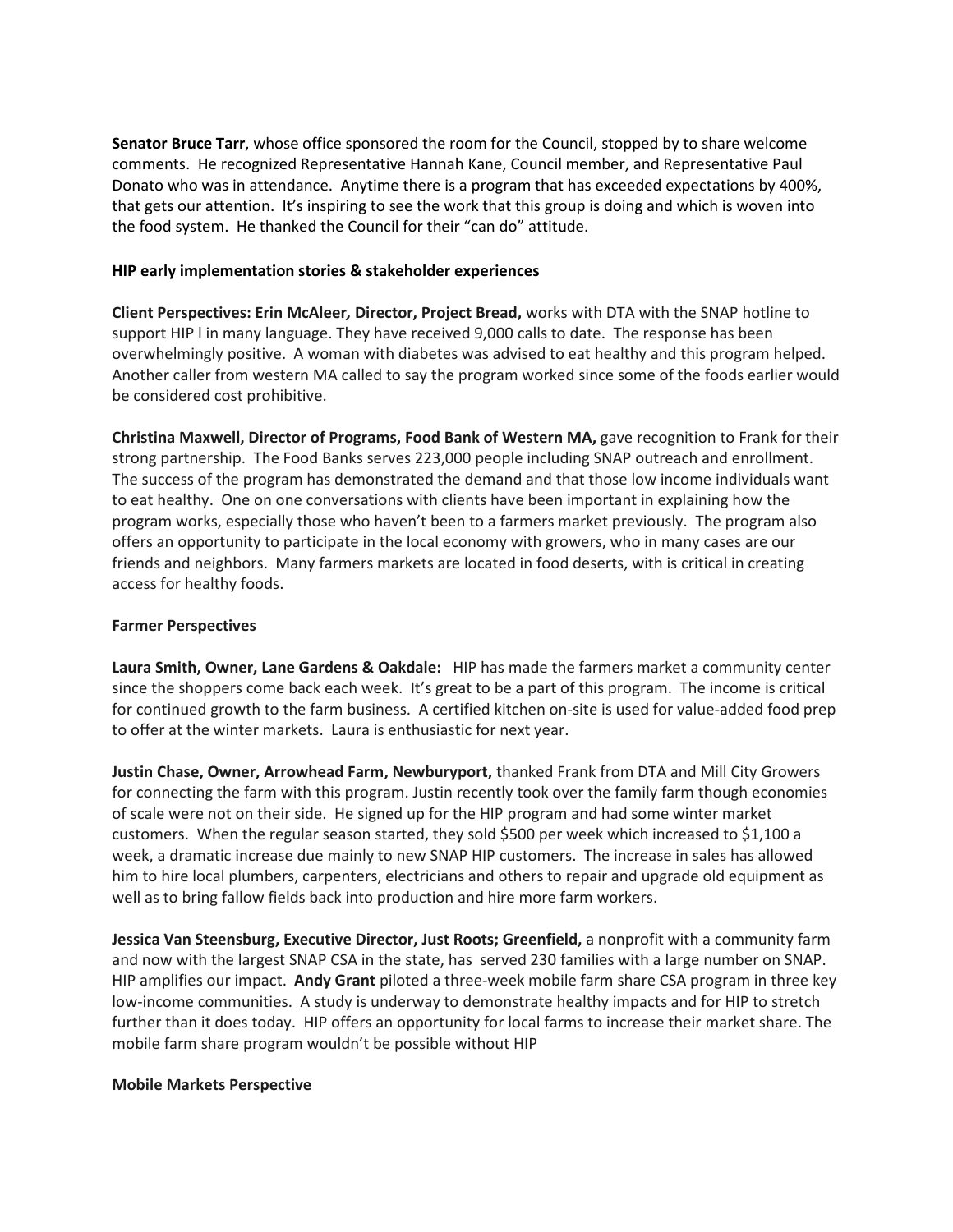**Lydia Sisson, Co-Owner, Mill City Grows Mobile Market**: Initially, outreach was challenging to get SNAP customers to the market. HIP has transformed this process with important implications for social action and social justice. We're thrilled to be a part of it. We're at \$40,000 in sales when previously \$2,000 was an average amount. We're working to add markets outside of Lowell due to the increased demand. Some 98% of the sales have been from SNAP. We even have a volunteer that was a customer and is now an advocate.

**Grace Sliwoski, Worcester Regional Environmental Council** has been coordinating markets in Worcester with a focus on social justice. A mobile market initiative has been launched, along with fund raising for incentives. It has been a time consuming and risky proposition to fund raise for incentives, not knowing what sales might be. HIP has allowed us to focus on other services and supports. There are so many languages in Worcester that a large focus has been on translating basic materials. We are looking to expand with another mobile market. A key strategy between Worcester partners is working to change the central MA food system. This program has had important impacts. This has been an astonishing and profitable year for the markets.

# **Farmers Market Managers Perspective**

**Dawn Dimarco, Market Manager, New Bedford Farmers Markets, City of New Bedford**; Getting the word out about the program has been very important and has been important for our market, and customers are returning.

**Jon Van Kuiken, Market Manager, Brockton Farmers Market; Niki Lankowski, Market Manager, Northampton Tuesday Farmers Market**: For the past few years the market has struggled but with the introduction of HIP, revenues are up over 100%.They shared a story that showed health impacts. "Please keep me healthy with HIP!"

**Evaluation: Tammy Calise, John Snow Inc. Research & Training Institute (JSI)** HIP state evaluation contractor. The external evaluation has been vetted by major universities. Ten percent of the budget is to evaluate the impact of HIP and SNAP at farmers markets, CSAs, mobile markets and farmstands, as well as implementation. Having access of about 1 mile or a ten-fifteen minute walk is true for about 50% of SNAP clients. An estimated 1 serving of fruit and vegetables were consumed per individual per day.

Commissioner Lebeaux recognized Representatives Carole Fiola, Fall River and Gerard Cassidy, Brockton.

# **Next steps: Frank Martinez Nocito**

The program is well ahead of goals with 435 HIP points of sale around the state. Many will come off line and transition to winter markets, CSAs, mobile markets and farmstands. MDAR has HIP locations/ retailers listed on the MasssGrown and Fresher Map which makes it easier to keep up with the retailer landscape. He graciously thanked all partners, acknowledging that no one can do it alone.

# **Program Sustainability**: **Winton Pitcoff**

There is a strong infrastructure for this program, which would be useful beyond the three year length of the program. Given better access, HIP participants want healthy food. The growth in markets for local food has not plateaued. In addition to HIP eligible vendors, other vendors at farmers market are also